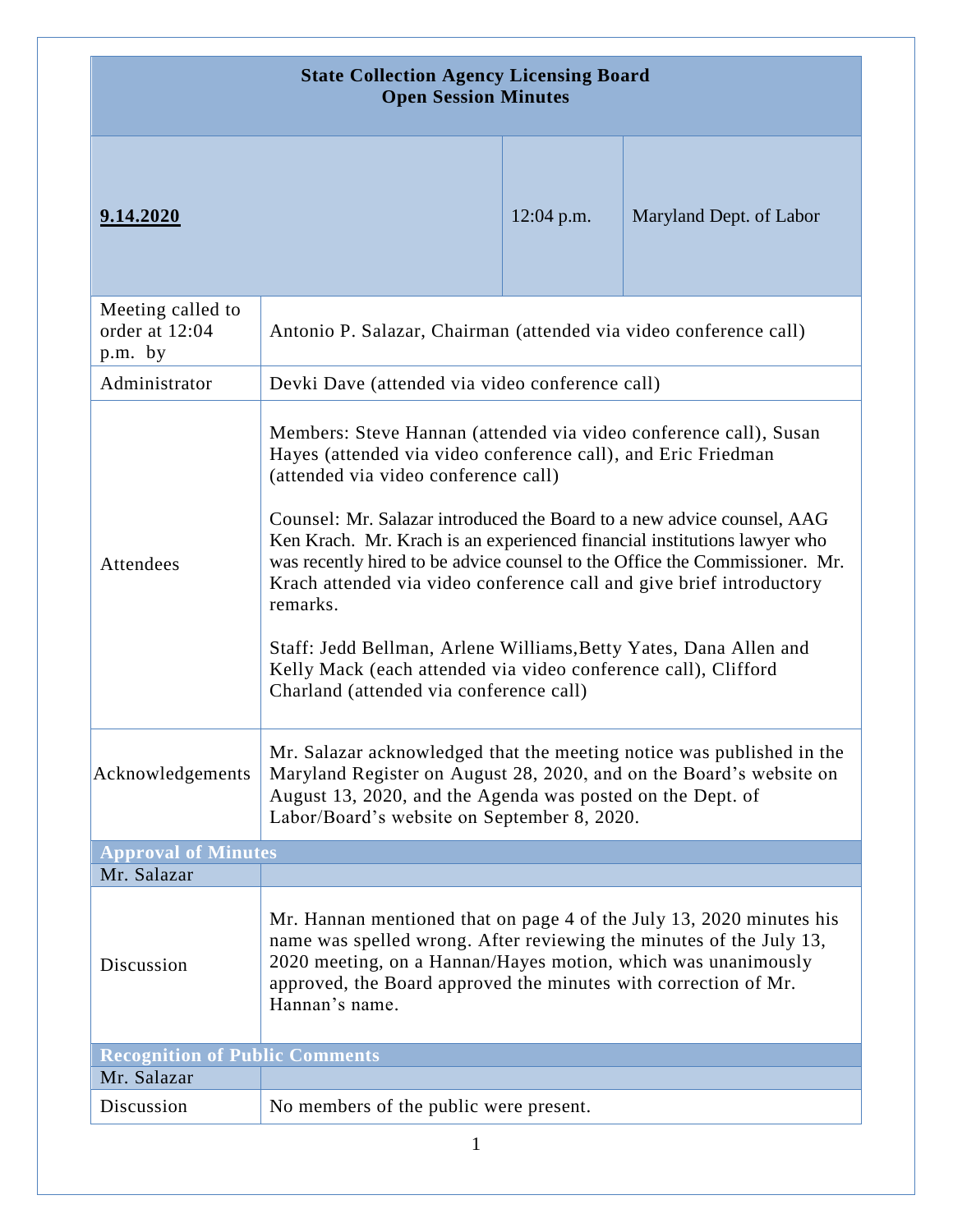| 1. Non-Depository Licensing Unit Report |                                                                                                                                                                                                                                                                                                                                                                                                                                                                                                                                                                                                                                                                                                                                                                                                                                                                                                                                                                                                                                                      |
|-----------------------------------------|------------------------------------------------------------------------------------------------------------------------------------------------------------------------------------------------------------------------------------------------------------------------------------------------------------------------------------------------------------------------------------------------------------------------------------------------------------------------------------------------------------------------------------------------------------------------------------------------------------------------------------------------------------------------------------------------------------------------------------------------------------------------------------------------------------------------------------------------------------------------------------------------------------------------------------------------------------------------------------------------------------------------------------------------------|
| Ms. Yates                               |                                                                                                                                                                                                                                                                                                                                                                                                                                                                                                                                                                                                                                                                                                                                                                                                                                                                                                                                                                                                                                                      |
| Discussion                              | Ms. Yates presented the Non-Depository Licensing Unit report.<br>Ms. Williams advised the Board that each entity's application and<br>supporting materials for licensure had been reviewed and found to<br>have satisfied the licensing qualifications as set forth in Ms. Yates'<br>Memo. Ms. Yates proceeded to recommend that the Board issue<br>collection agency licenses to the following entities: Property<br>Owners Exchange, Inc., TCMG Management, Inc., and Land Home<br>Financial Services, Inc. Ms. Yates provided the names of three<br>collection agency licensees that have surrendered their license in the past<br>30 days: Loan Wise LLC, Windham Professionals, Inc., and Credit<br>Adjustments, Inc.<br>On a Hayes/Hannan motion, which was unanimously approved, the<br>Board voted to issue licenses to all recommended applicants.<br>Ms. Yates also informed the Board that there were changes in<br>control requests from three entities: Credit Adjustments, Inc.,<br>Oliver Adjustment Company, Inc., and Vervent, Inc. |

## **2. Consumer Services Unit Report**

## Ms. Mack

| IVIS. IVIAUK |                                                                                                                                                                                                                                                                                                                                                                                                                                                                                                                                                                                                                                                                                           |
|--------------|-------------------------------------------------------------------------------------------------------------------------------------------------------------------------------------------------------------------------------------------------------------------------------------------------------------------------------------------------------------------------------------------------------------------------------------------------------------------------------------------------------------------------------------------------------------------------------------------------------------------------------------------------------------------------------------------|
| Discussion   | Ms. Mack presented the Consumer Services Unit Complaint report.<br>Ms. Mack advised that the total amount of debt collection complaints<br>received so far in FY21 is 49. Thirty-three complaints are currently open<br>(which includes some carried over from FY20) and 47 have been closed<br>(which includes those closed since July 1, 2020). Further, Ms. Mack<br>compared complaints by fiscal year, noting a declining trend from 2013<br>through 2019 from 615, 504, 375, 261, 205 and 181, respectively. Ms.<br>Hayes asked if staff could add the number of complaints from 2008 -<br>2012 for better comparison purposes. Ms. Mack said such information<br>could be provided. |
|              | Ms. Mack advised that NACARAS's (North American Collection<br>Agency Regulatory Association) October 2020 conference will be held<br>online instead of an in-person meeting. Ms. Mack advised that the<br>conference meetings will be offered virtually on October 5 <sup>th</sup> , October 6 <sup>th</sup> ,<br>and October 7 <sup>th</sup> , 2020 via webinar. Ms. Mack advised that the conference<br>will feature more Federal agency speakers and that other state regulators<br>will try to attend these meetings. Ms. Mack mentioned that all NACARA<br>meeting webinars are free and there are no registration fees if any Board<br>members plan to attend.                      |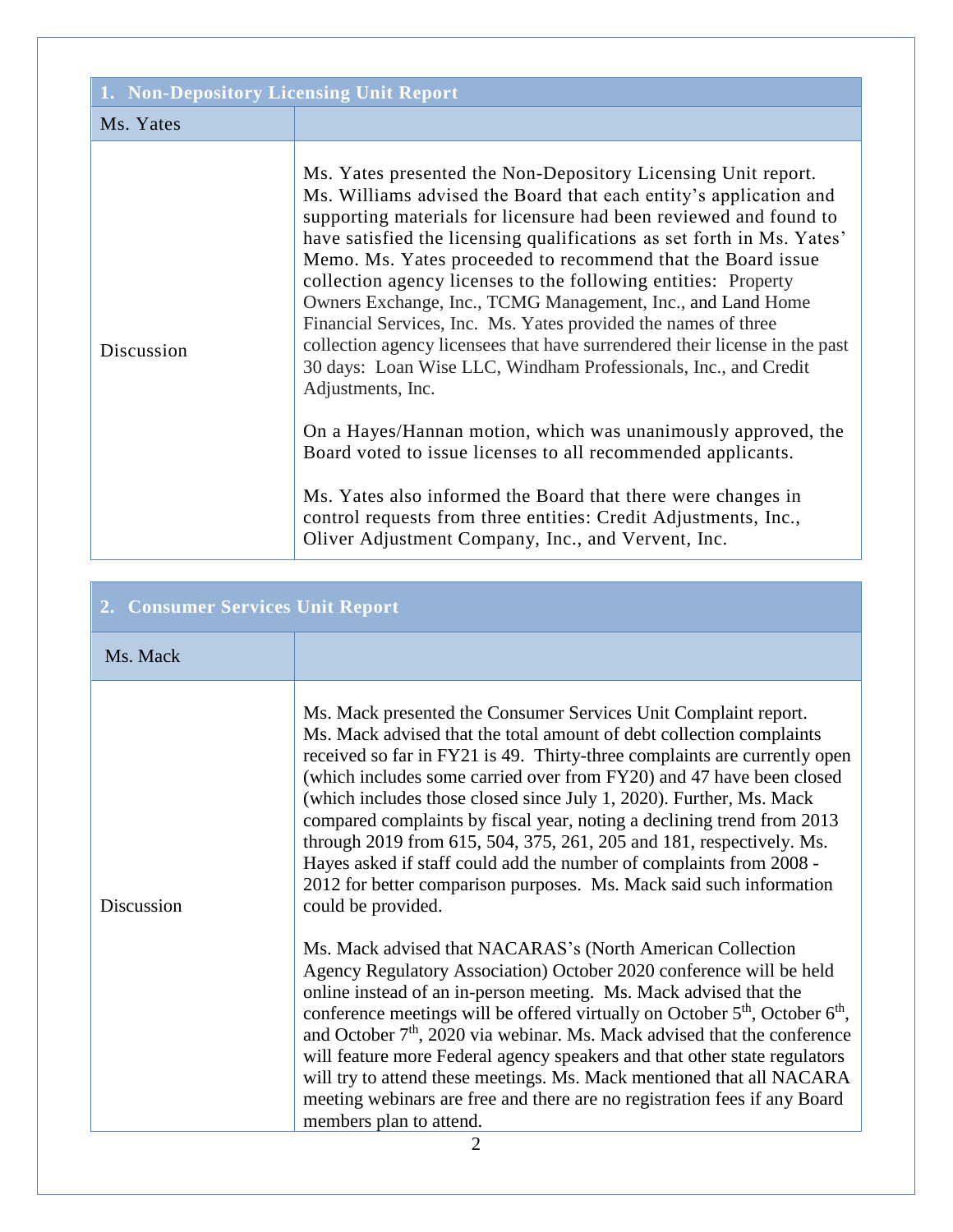| 3. Enforcement Unit Report |                                                                                                                                 |
|----------------------------|---------------------------------------------------------------------------------------------------------------------------------|
| Ms. Allen                  |                                                                                                                                 |
| Discussion                 | Ms. Allen presented the Enforcement Unit report. She reported that<br>there are 8 collection agency cases in pre-charge status. |

|             | 4. Advisory on HB 365 (Debt Collection Exemption Change Prepared)                                                                                                                                                                                                                                                                                                                                                                                                                                                                                                                                                                                                                                                                                                                                                                                                                                                          |
|-------------|----------------------------------------------------------------------------------------------------------------------------------------------------------------------------------------------------------------------------------------------------------------------------------------------------------------------------------------------------------------------------------------------------------------------------------------------------------------------------------------------------------------------------------------------------------------------------------------------------------------------------------------------------------------------------------------------------------------------------------------------------------------------------------------------------------------------------------------------------------------------------------------------------------------------------|
| Mr. Salazar |                                                                                                                                                                                                                                                                                                                                                                                                                                                                                                                                                                                                                                                                                                                                                                                                                                                                                                                            |
| Discussion  | Mr. Salazar advised the Board that HB 365: alters the amount of<br>wages of a judgment debtor that are exempt from attachment to the<br>greater of 75% of the disposable wages due, or thirty (30) times the State<br>minimum hourly wage in effect at the time the wages are due, multiplied<br>by the number of weeks during which the wages due were earned; and<br>repeals provisions that only applied in Caroline, Kent, Queen Anne's,<br>and Worcester counties. The new law applies prospectively and may not<br>be applied or interpreted to affect or apply to any writ of garnishment or<br>writ of execution issued before its October 1, 2020 effective date. Mr.<br>Salazar advised the Board that this law does not impact the operations of<br>the Commissioner's Office; however, the Office will issue an Advisory<br>to collection agencies that are licensed with the Office in the next few<br>weeks. |

| 5. Request from the industry and the regulatory concept draft |                                                                                                                                                                                                                                                                                                                                                                                                                                                                                                                                                                                                                                                                                                                                                                                                                                      |
|---------------------------------------------------------------|--------------------------------------------------------------------------------------------------------------------------------------------------------------------------------------------------------------------------------------------------------------------------------------------------------------------------------------------------------------------------------------------------------------------------------------------------------------------------------------------------------------------------------------------------------------------------------------------------------------------------------------------------------------------------------------------------------------------------------------------------------------------------------------------------------------------------------------|
| Mr. Bellman                                                   |                                                                                                                                                                                                                                                                                                                                                                                                                                                                                                                                                                                                                                                                                                                                                                                                                                      |
| Discussion                                                    | Mr. Bellman advised the Board that the Commissioner's Office had<br>received a number of comments regarding the huge impact Covid-19 has<br>on many industries. He stated that some regulated industries, including<br>the collection industry, had requested the State to provide them with<br>flexibility to run their businesses during the pandemic, in particular<br>permitting remote work. Mr. Bellman informed the Board that, in<br>response to those requests, staff was drafting proposed regulations for<br>certain regulated industries, including collection agencies, to permit remote<br>work by their employees. He noted that the State of Maryland already<br>permits mortgage loan originators to work remotely and that the proposed<br>regulations would borrow concepts from the MLO rule. In particular, the |